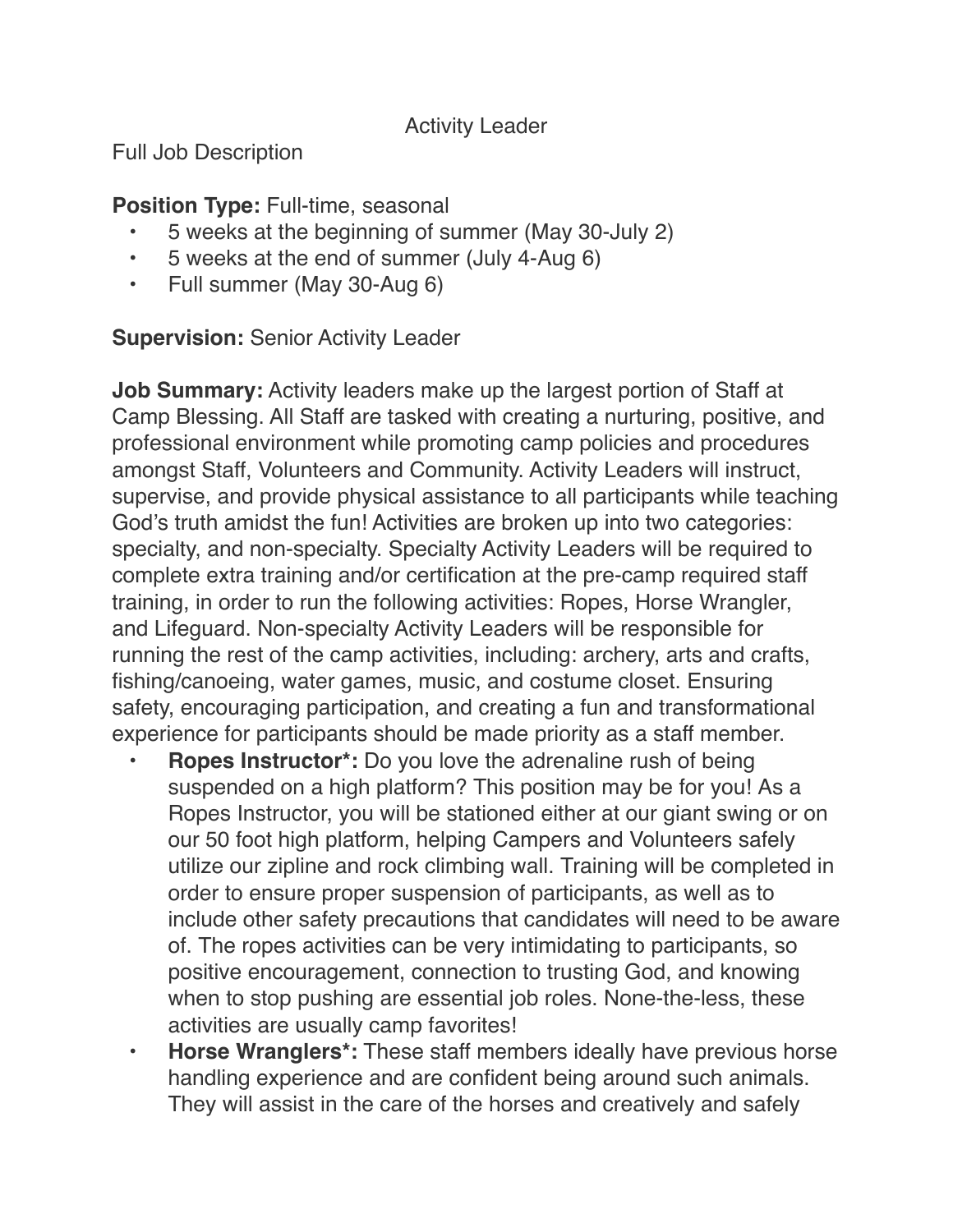facilitate the interactions and riding experiences for the Campers. Horse and/or hippotherapy experience is preferred but not required.

- **• Lifeguards\*:** Previous lifeguarding experience is a plus, however, it is not required. Lifeguards will receive lifeguard certification, as well as CPR certification. Safety of our participants is of utmost importance in all activities. Water safety is no exception. Lifeguards will be responsible for all water activities, including: lake and pool festivities.
- **• Music\*:** Sharing the Gospel with our Campers, Volunteers, and Staff is the foundation of Camp Blessing. Through music and singing, this candidate will spread the word of the Lord in a fun and catchy manner. Our camp community will be rejoicing in His name through Gospel music to reinforce our daily devotionals.

**Note: \*** indicates specialty activity

#### **Job Duties:**

- Follow policies and procedures to ensure all individuals in your care will have fun in a safe environment
- Provide supervision, instruction, and verbal and physical assistance to all participants
- Ensure that the needs of the individuals in your care are met with active supervision and attention throughout the day
- Work individually or in conjunction with other Activity Leaders to implement safe activities
- Get to know the Campers as individuals. Find out their likes and dislikes and relate the Gospels into their day at camp
- Positively encourage participation
- Maintain a tidy space and ensure all equipment is maintained and returned to its appropriate location
- Act as an integral member of the Staff (ie. participate in required activities and meetings), provide input, instruction, and fulfill assignments as directed by Senior Activity Leaders/Leadership Team
- Administer behavior protocol as directed
- Administer all medical protocol as directed
- Complete and submit all required paperwork by set deadlines, including: Incident reports, and other required paperwork.
- Communicate all pertinent issues affecting the activities to Senior Activity Leaders or Property Staff in a timely manner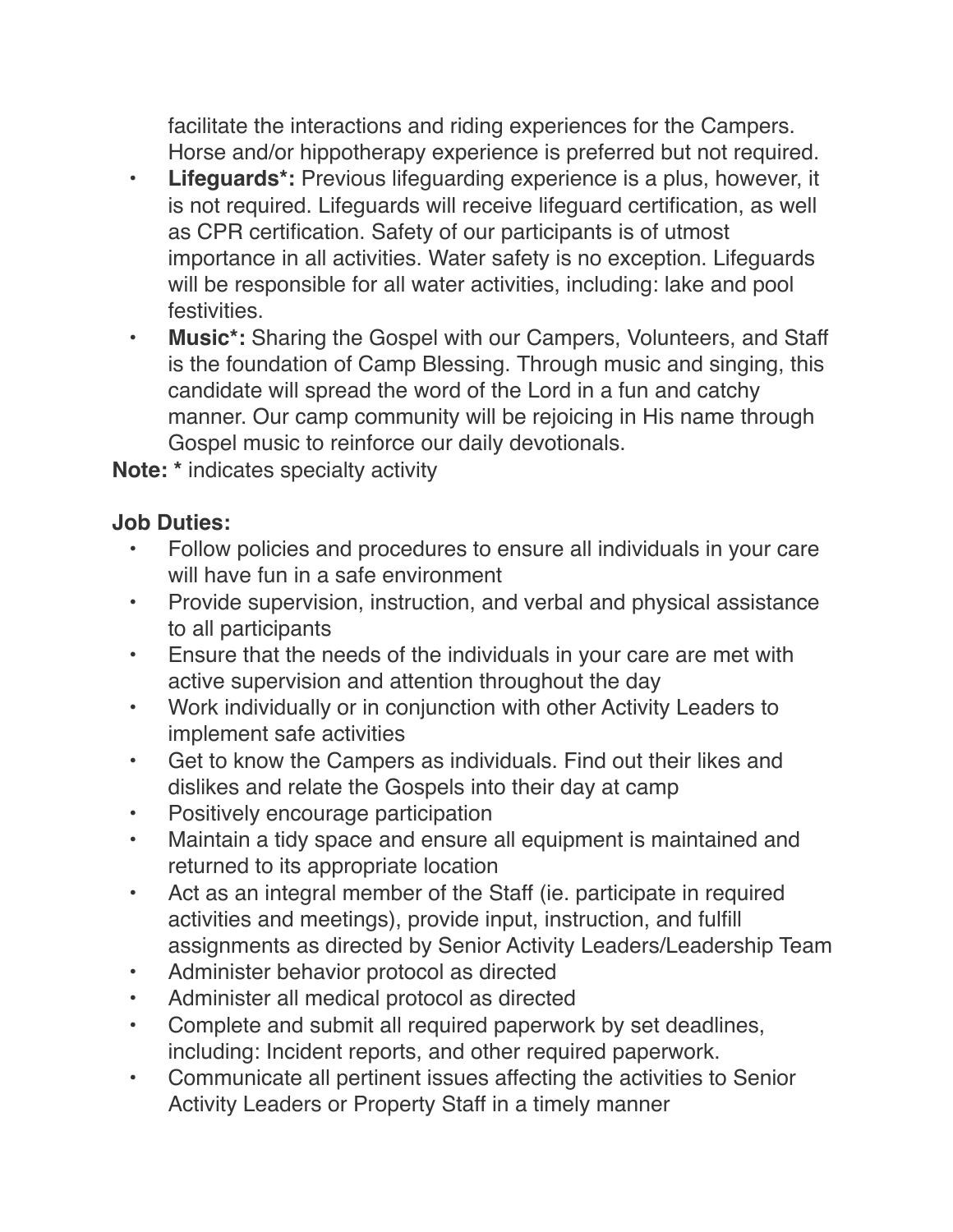- Assist in preparation, set-up, and take-down of evening parties
- Monitors safety of all aspects of the program and participants

## **Qualifications:**

- Must be at least 18 years of age
- Previous experience in working with individuals with cognitive and physical disabilities is preferred but not required
- Demonstrated history of responsibility, dependability, and maturity
- Ability to consistently lift, carry, and load adaptive and other sports equipment that may weigh 50 or more pounds, and sustain aerobic activity for 20 consecutive minutes
- Commitment to a high energy, positive, fun, and team-oriented working environment
- Fulfill additional duties that are allocated to you during your time at camp
- Report any concerns regarding child protection to your Administrative Team
- Make reasonable adjustments to accommodate and understand the requirements of participants in your group

# **Required Skills:**

- Ability to multitask
- **Flexibility**
- Adaptability and problem solving
- Time management
- Behavioral de-escalation
- Positivity, enthusiasm, and encouragement
- Ability to work independently AND as a team member
- Effective communication with campers, volunteers, and staff

# **Pay and Benefits:**

- Starting at \$175/week and up based on experience and tenure with Camp Blessing Texas
- Free room and board during while working
- Creating professional networking with college students from across the Country